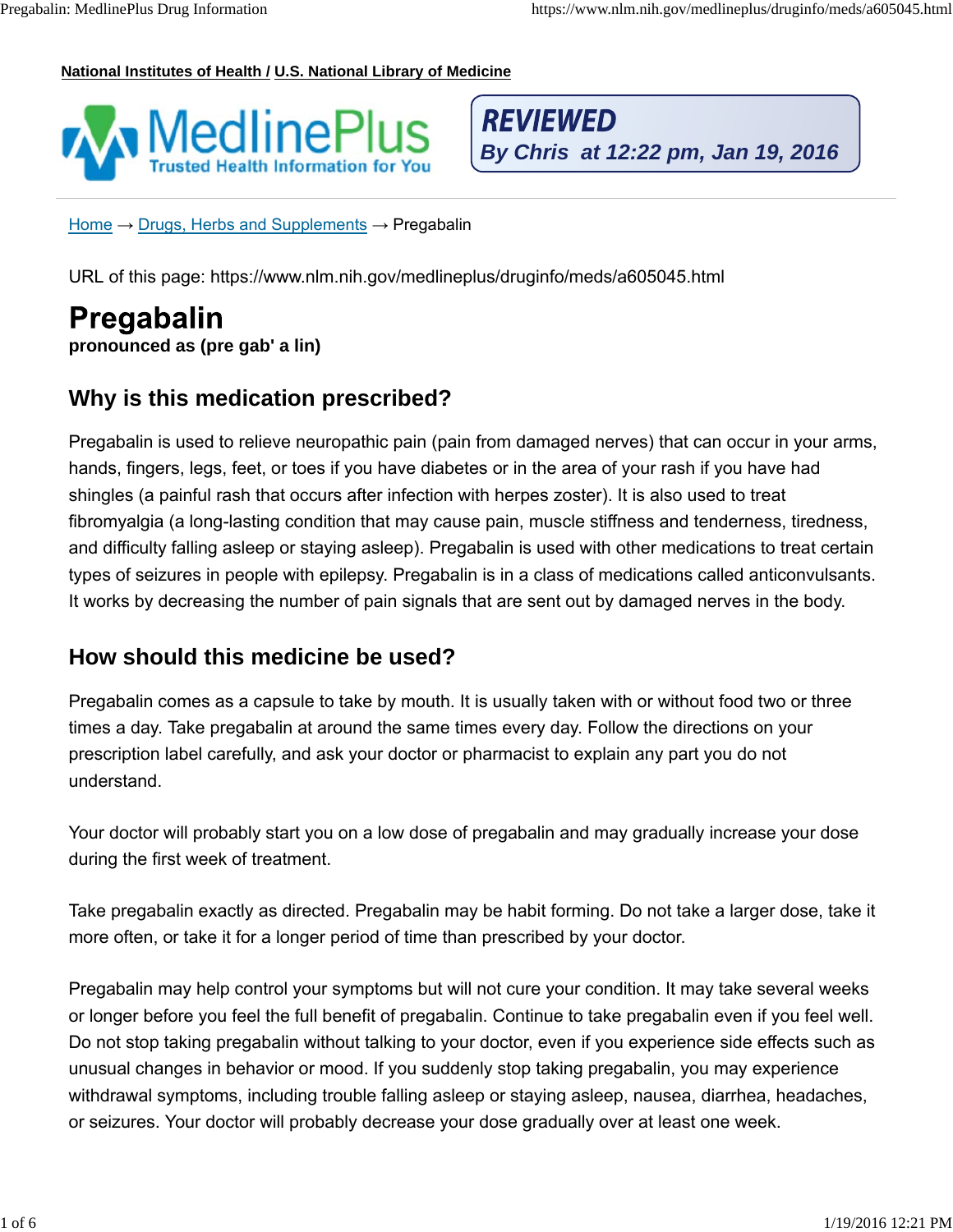Your doctor or pharmacist will give you the manufacturer's patient information sheet (Medication Guide) when you begin treatment with pregabalin and each time you refill your prescription. Read the information carefully and ask your doctor or pharmacist if you have any questions. You can also visit the Food and Drug Administration (FDA) website (http://www.fda.gov/Drugs [http://www.fda.gov/Drugs] ) or the manufacturer's website to obtain the Medication Guide.

# **Other uses for this medicine**

This medication may be prescribed for other uses; ask your doctor or pharmacist for more information.

# **What special precautions should I follow?**

#### **Before taking pregabalin,**

- tell your doctor and pharmacist if you are allergic to pregabalin, any other medications, or any of the ingredients in pregabalin capsules. Ask your pharmacist for a list of the ingredients.
- tell your doctor and pharmacist what other prescription and nonprescription medications, vitamins, nutritional supplements, and herbal products you are taking or plan to take. Be sure to mention any of the following: angiotensin converting enzyme (ACE) inhibitors such as benazepril (Lotensin, in Lotrel), captopril (Capoten, in Capozide), enalapril (Vasotec, in Vaseretic, Lexxel), fosinopril (Monopril), lisinopril (Prinivil, Zestril, in Prinzide, Zestoretic), moexipril (Univasc, in Uniretic), perindopril (Aceon), quinapril (Accupril, in Accuretic, Quinaretic), ramipril (Altace), and trandolapril (Mavik, in Tarka); antidepressants; antihistamines; medications for anxiety, including lorazepam (Ativan); medications for mental illness or seizures; certain medications for diabetes such as pioglitazone (Actos, in Duetact) and rosiglitazone (Avandia, in Avandaryl, Avandamet); narcotic pain medications, including oxycodone (OxyContin, in Percocet, others); sedatives; sleeping pills; and tranquilizers. Your doctor may need to change the doses of your medications or monitor you carefully for side effects.
- tell your doctor if you drink or have ever drunk large amounts of alcohol, use or have ever used street drugs, or have overused prescription medications. Also tell your doctor if you have or have ever had swelling of the eyes, face, lips, tongue, or throat; problems with your vision, bleeding problems or a low number of platelets (type of blood cell needed for blood clotting) in your blood, or heart or kidney disease.
- tell your doctor if you are pregnant, or if you or your partner plans to become pregnant. Also tell your doctor if you are breast-feeding. If you or your partner becomes pregnant while you are taking pregabalin, call your doctor. Pregabalin has caused decreased fertility in male animals and birth defects in the offspring of male and female animals who were treated with the medication. There is not enough information to tell if pregabalin causes these problems in humans.
- if you are having surgery, including dental surgery, tell the doctor or dentist that you are taking pregabalin.
- you should know that pregabalin may make you dizzy or drowsy. Do not drive a car operate machinery, or do other dangerous activities until you know how this medication affects you. Ask your doctor when you may do these activities.
- do not drink alcohol while taking pregabalin. Alcohol can add to the drowsiness caused by this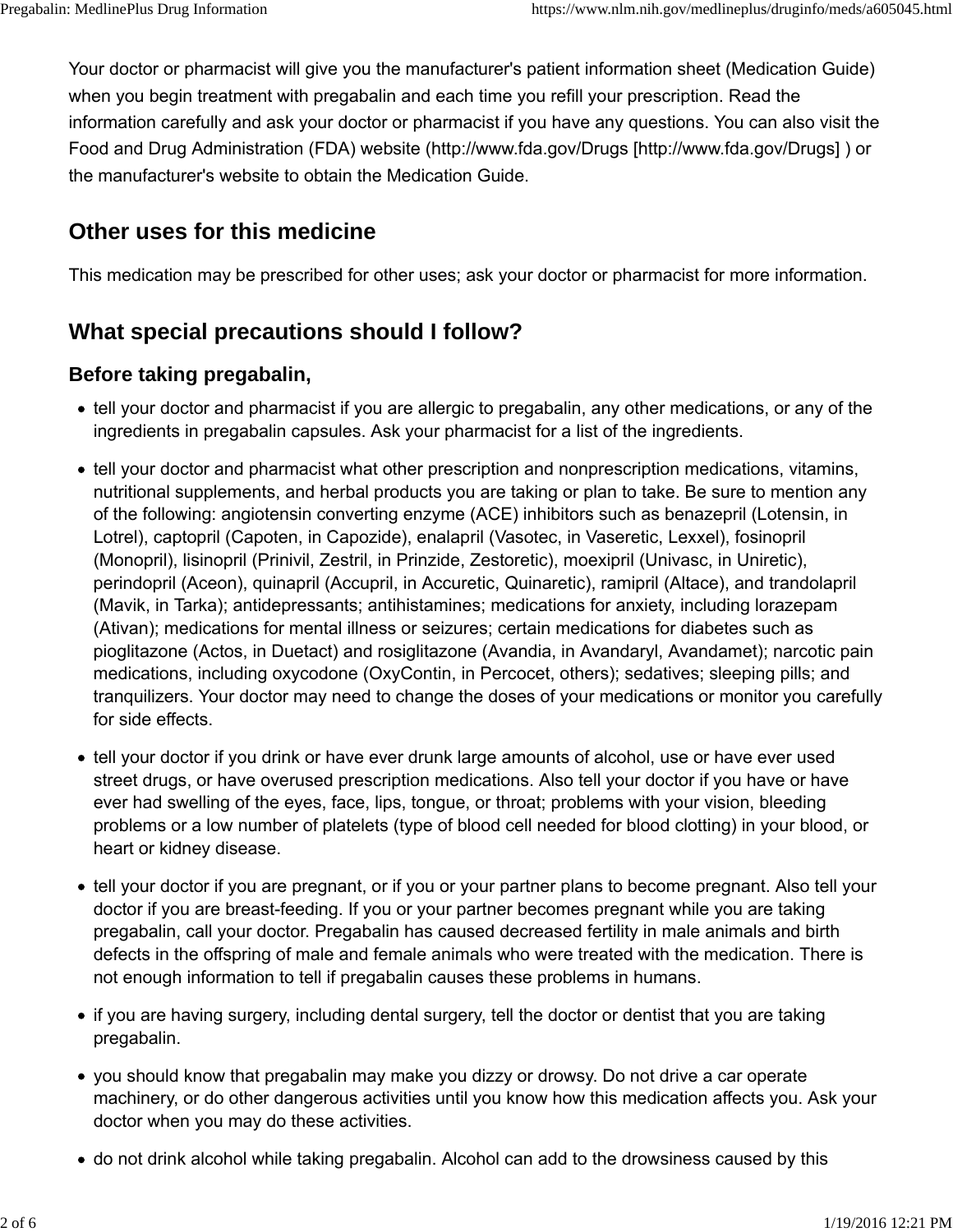medication.

you should know that your mental health may change in unexpected ways and you may become suicidal (thinking about harming or killing yourself or planning or trying to do so) while you are taking pregabalin for the treatment of epilepsy, mental illness, or other conditions. A small number of adults and children 5 years of age and older (about 1 in 500 people) who took anticonvulsants such as pregabalin to treat various conditions during clinical studies became suicidal during their treatment. Some of these people developed suicidal thoughts and behavior as early as one week after they started taking the medication. There is a risk that you may experience changes in your mental health if you take an anticonvulsant medication such as pregabalin, but there may also be a risk that you will experience changes in your mental health if your condition is not treated. You and your doctor will decide whether the risks of taking an anticonvulsant medication are greater than the risks of not taking the medication. You, your family, or your caregiver should call your doctor right away if you experience any of the following symptoms: panic attacks; agitation or restlessness; new or worsening irritability, anxiety, or depression; acting on dangerous impulses; difficulty falling or staying asleep; aggressive, angry, or violent behavior; mania (frenzied, abnormally excited mood); talking or thinking about wanting to hurt yourself or end your life; withdrawing from friends and family; preoccupation with death and dying; giving away prized possessions; or any other unusual changes in behavior or mood. Be sure that your family or caregiver knows which symptoms may be serious so they can call the doctor if you are unable to seek treatment on your own.

## **What special dietary instructions should I follow?**

Unless your doctor tells you otherwise, continue your normal diet.

## **What should I do if I forget a dose?**

If you forget to take a dose and remember a few hours later, take the missed dose as soon as you remember it. However, if it is almost time for the next dose, skip the missed dose and continue your regular dosing schedule. Do not take a double dose to make up for a missed one.

#### **What side effects can this medication cause?**

#### **Pregabalin may cause side effects. Tell your doctor if any of these symptoms are severe or do not go away:**

- tiredness
- dizziness
- headache
- dry mouth
- nausea
- vomiting
- constipation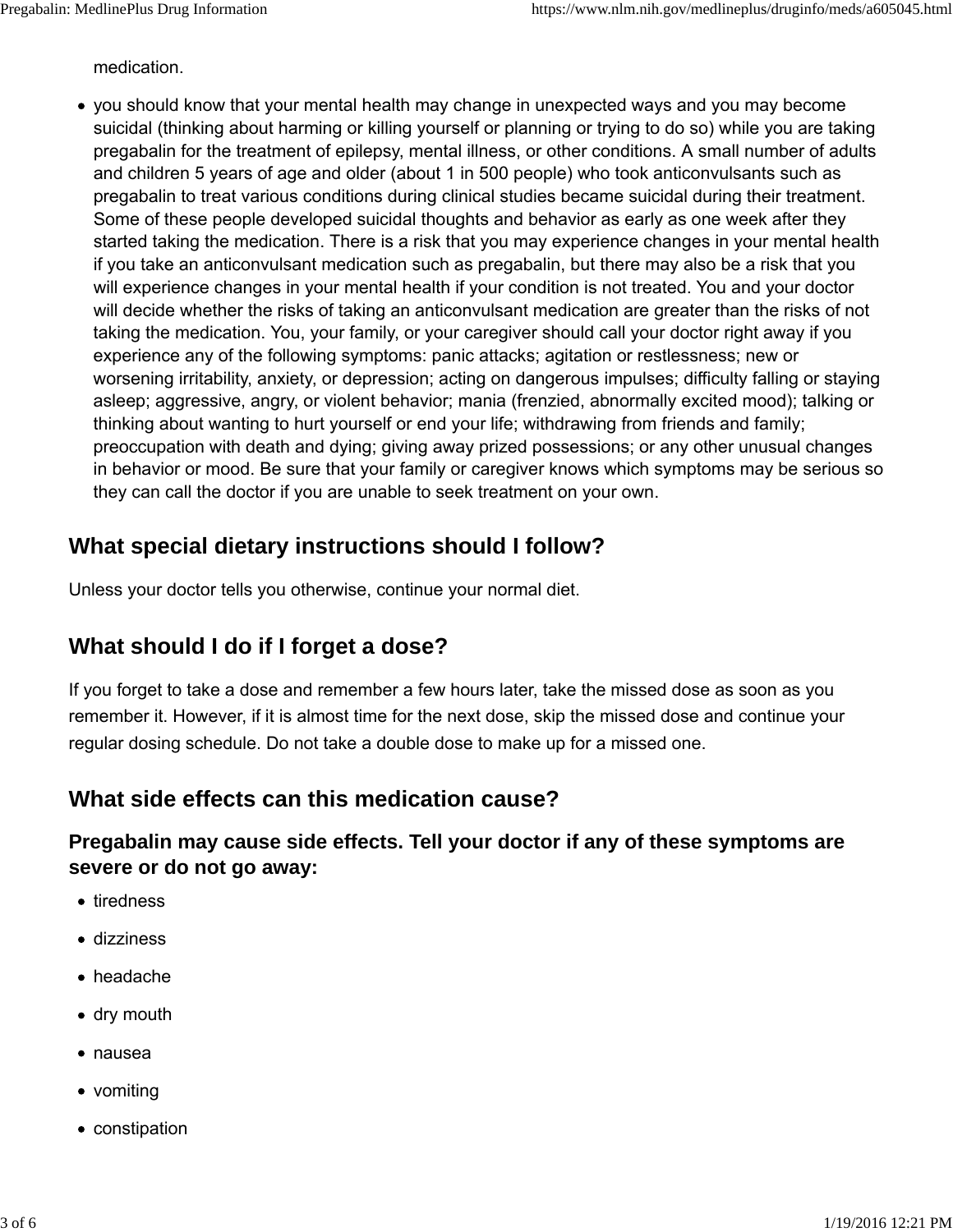- gas
- bloating
- "high" or elevated mood
- speech problems
- difficulty concentrating or paying attention
- confusion
- difficulty remembering or forgetfulness
- anxiety
- lack of coordination
- loss of balance or unsteadiness
- uncontrollable shaking or jerking of a part of the body
- muscle twitching
- weakness
- increased appetite
- weight gain
- swelling of the arms, hands, feet, ankles, or lower legs
- back pain

#### **Some side effects can be serious. If you experience any of these symptoms, call your doctor immediately:**

- blurred vision, double vision, or other changes in eyesight
- hives
- rash
- itching
- blisters
- swelling of the eyes face, throat, mouth, lips, gums, tongue, head or neck
- shortness of breath
- wheezing
- muscle pain, tenderness, soreness, or weakness, especially if it comes along with fever
- chest pain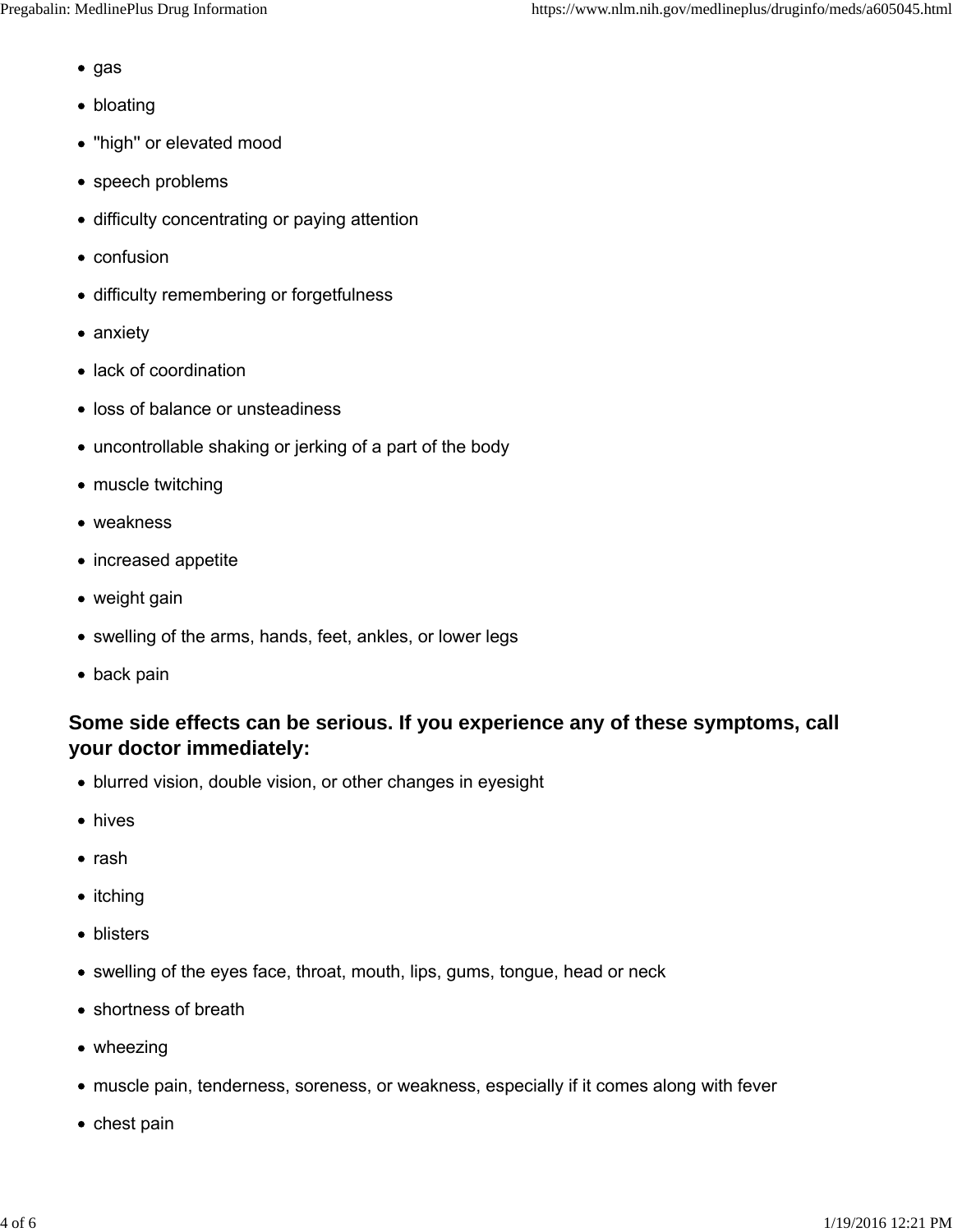If you have diabetes, you should know that pregabalin has caused skin sores in animals. Pay extra attention to your skin while taking pregabalin, and tell your doctor if you have any sores, redness, or skin problems.

Pregabalin may cause other side effects. Call your doctor if you have any unusual problems while taking this medication.

If you experience a serious side effect, you or your doctor may send a report to the Food and Drug Administration's (FDA) MedWatch Adverse Event Reporting program online [at http://www.fda.gov /Safety/MedWatch [http://www.fda.gov/Safety/MedWatch] ] or by phone [1-800-332-1088].

## **What should I know about storage and disposal of this medication?**

Keep this medication in the container it came in, tightly closed, and out of reach of children. Store it at room temperature and away from excess heat and moisture (not in the bathroom). Throw away any medication that is outdated or no longer needed. Talk to your pharmacist about the proper disposal of your medication.

#### **In case of emergency/overdose**

In case of overdose, call your local poison control center at 1-800-222-1222. If the victim has collapsed or is not breathing, call local emergency services at 911.

#### **What other information should I know?**

Keep all appointments with your doctor and the laboratory. Your doctor may order certain lab tests to check your body's response to pregabalin.

Do not let anyone else take your medication. Ask your pharmacist any questions you have about refilling your prescription.

It is important for you to keep a written list of all of the prescription and nonprescription (overthe-counter) medicines you are taking, as well as any products such as vitamins, minerals, or other dietary supplements. You should bring this list with you each time you visit a doctor or if you are admitted to a hospital. It is also important information to carry with you in case of emergencies.

## **Brand names**

Lyrica ®

Last Revised - 09/01/2009